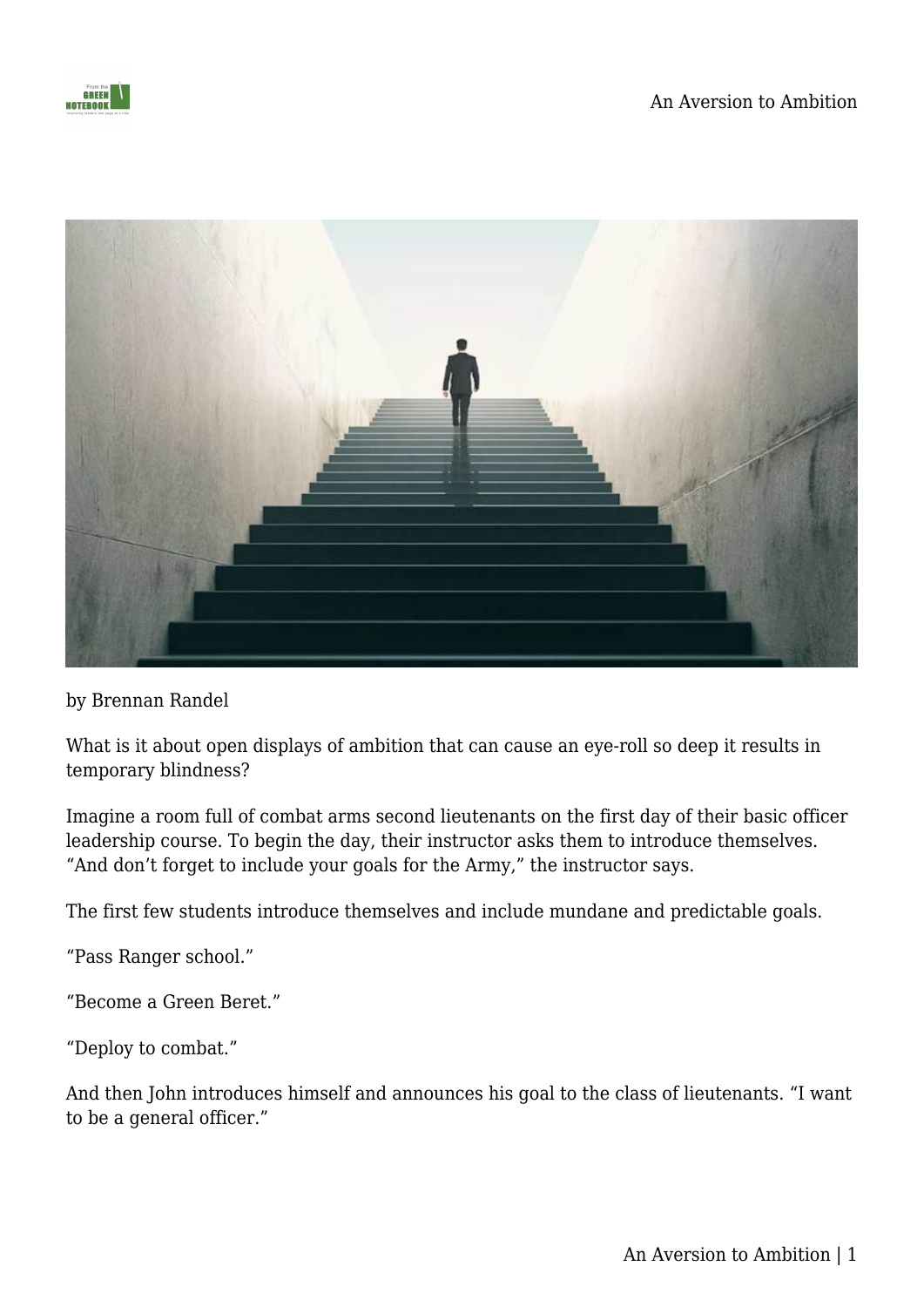*Eye-roll.*

While there isn't polling on how many officers would find John insufferable, I imagine I'm not alone.

It's possible this phenomenon—cringing at individuals expressing their desire to reach the pinnacle of their profession—only applies to public service. I can't speak to its prevalence in the civilian sector, but it wouldn't surprise me if ambition is embraced rather than shunned in a world dominated by profits and losses.

However, I can also imagine the label that might be applied to a brand new investment banker who announces on Day One her intention to become the CEO of the firm one day.

In addition to the military, we see an aversion to ambitious public servants in politics. How many aspiring political candidates have been maligned by the public and the punditry class for being too eager to assume the office they seek? "Hillary Clinton can't be trusted because she'll do anything to win," [read the opening](https://jumobrief.us19.list-manage.com/track/click?u=0d9cc2c0e07f2e47ddf2c054b&id=569ab3ea96&e=a1cc596ad4) of a piece in *The Atlantic* about the former presidential candidate (the ways in which ambition is weaponized against women is another topic altogether).

The aversion makes sense, in some ways. Public service, after all, is meant to serve the public, not the individual.

So what's the root cause of our collective distaste for public servants expressing their desire to excel in their career? I believe it comes down to the perception that if someone aspires to make it to the top, then they must be willing to do so at any cost. And someone willing to get ahead at any cost is not a team player.

Oddly enough, we typically want others to *have* ambition but not to *be* ambitious. [ResumeLab conducted a survey](https://resumelab.com/career-advice/ambition) of 947 working Americans to see if there was a "purely competitive approach to ambition."

Their survey showed that while 80% of respondents believed it was a good thing to be ambitious, 46% of people had previously felt hostility towards a colleague who displayed ambitious behavior.

So there are clearly downsides to expressing ambition. But, even if ambition isn't expressed, it's internalized. It's a silly notion that someone just lucks into becoming a general officer.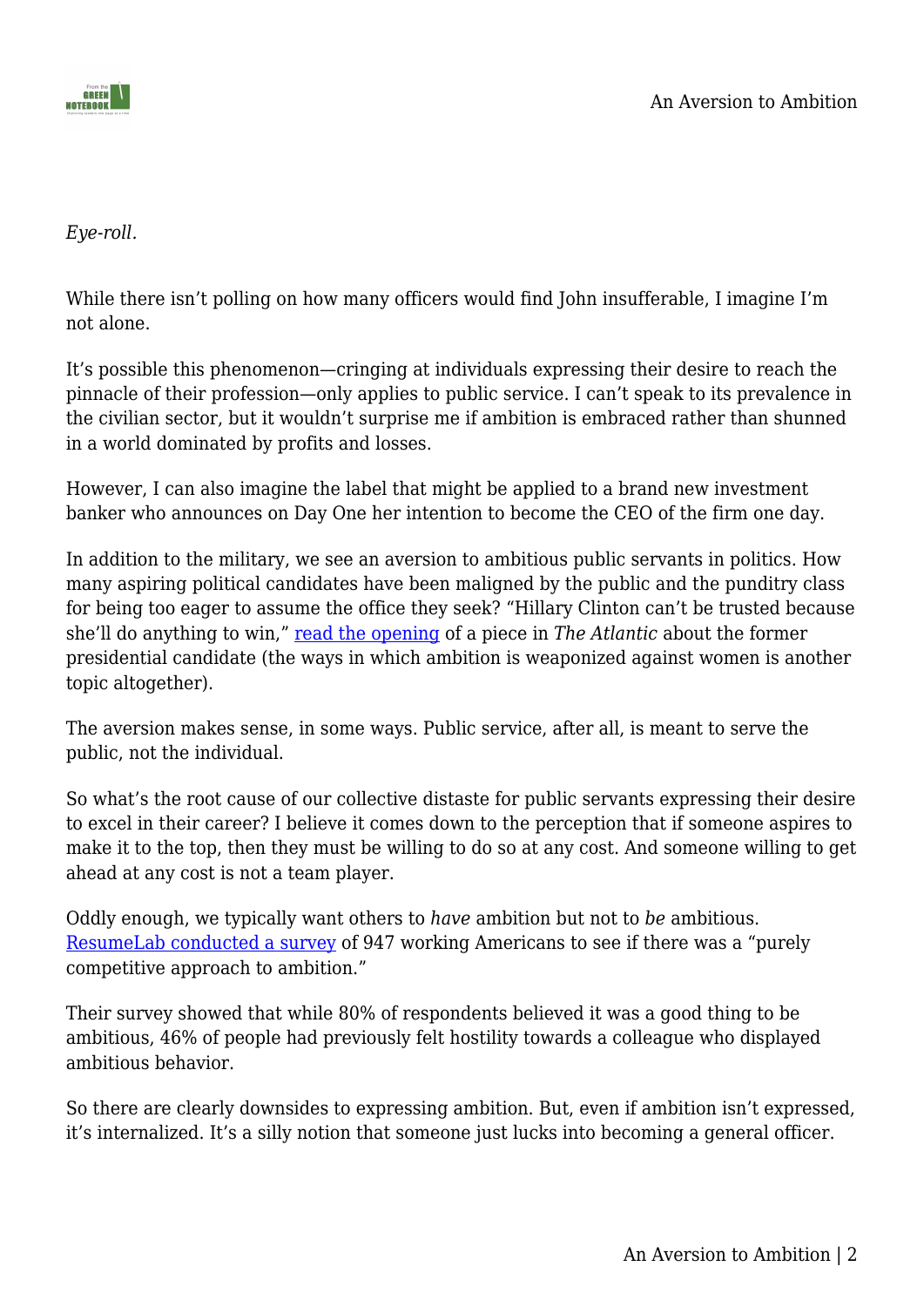

I'm not suggesting that general officers start their career with that goal in mind, but at some point, they considered their future and saw stars. And if they liked that version of the future, they would have had to make career decisions to remain in consideration for the hyper-competitive selection process.

Despite its bad rap, is ambition by public servants bad? When an officer pins her first star, does that mean she wasn't a team player? Does it mean she put her individual goals ahead of those of the organization?

## *Of course not!*

When it comes to ambition, most of us have it, yet we are expected to suppress it lest we embarrass ourselves by letting the world know we want to reach the highest rungs of our profession. Imagine a general officer saying, "I just worked hard in every job I had and went wherever the Army sent me. I trusted that it would work out the way it was supposed to, one way or the other." *Oh, come on!*

We shouldn't have to pretend that we aren't thinking twenty years in the future. It's entirely natural.

It should be admirable for someone to aspire to become a flag officer, senator, or president. They are positions of great trust and responsibility, and to earn the highest rank in the military or win an election often requires decades-long discipline and preparation.

But we still scorn those who express their ambition. Is there a way to overcome this dynamic?

We could start by destigmatizing ambitious behavior. There is no easy way to do this—but organizational leaders could start by fostering climates of competitive cooperation. It should be made clear that while individual performance will be rewarded, promotions will only be meted out to those who best supported their peers and direct reports to accomplish organizational goals.

Within ourselves, we could find a way to express ambitious goals while still signalling our desire to help others in their professional journey. "While I do want to be the CEO, I think the best way to accomplish that goal is to provide value to everyone around me, not just for my boss," could go a long way in a conversation about ambition.

And finally, if someone raises their hand and wants to go the distance professionally, let's save the chuckles. Instead, we should lift them up and offer our support.